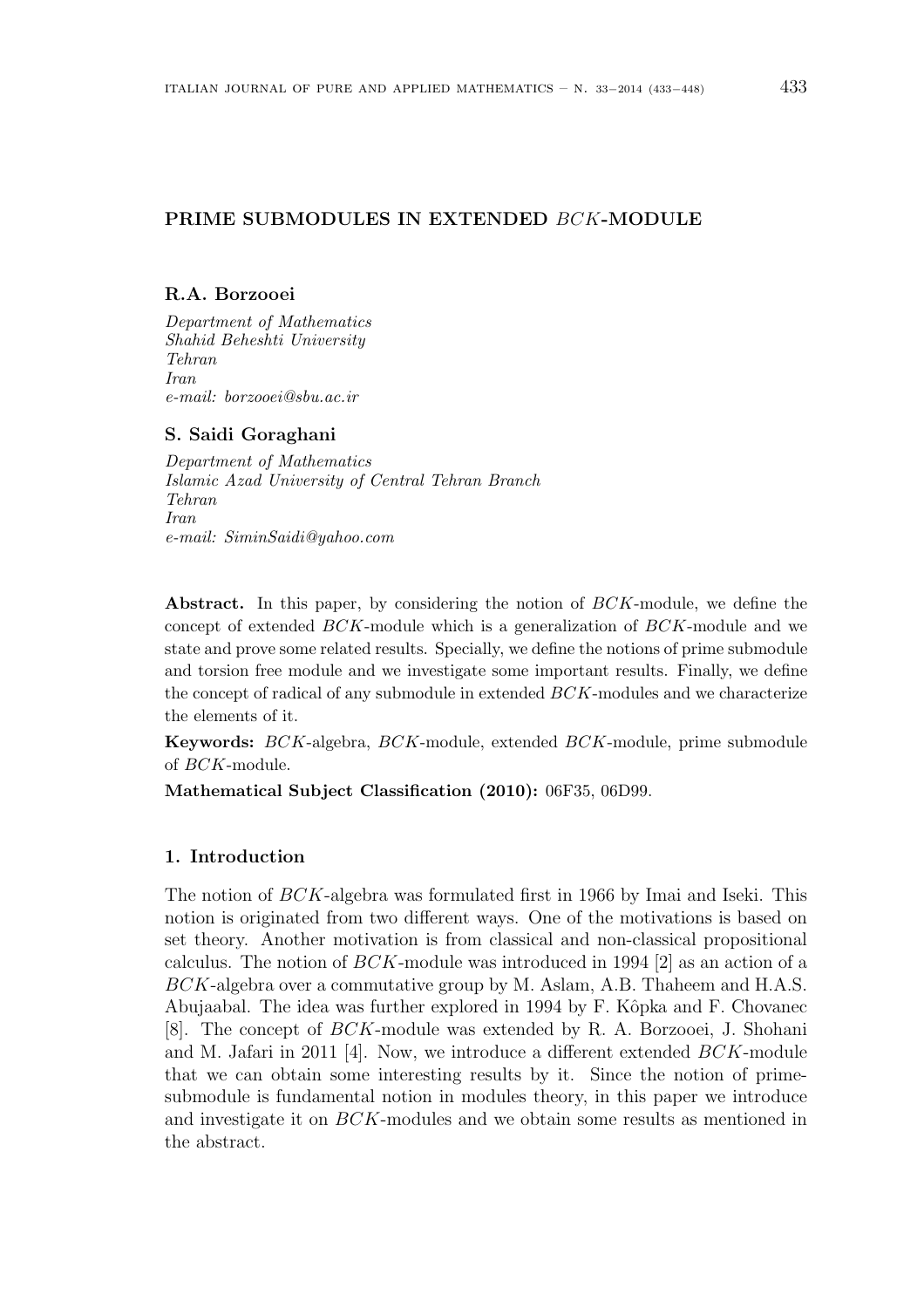## 2. Preliminaries

**Definition 2.1.** [9] A BCK-algebra is a structure  $X = (X, *, 0)$  of type  $(2, 0)$ such that:

- $(BCK1)$   $((x * y) * (x * z)) * (z * y) = 0,$
- $(BCK2)$   $(x * (x * y)) * y = 0,$
- $(BCK3)$   $x * x = 0$ ,
- $(BCK4) \quad 0 * x = 0,$

 $(BCK5)$   $x * y = y * x = 0$  implies that  $x = y$ , for all  $x, y, z \in X$ .

The relation  $x \leq y$  which is defined by  $x * y = 0$  is a partial order with 0 as least element. In any  $BCK$ -algebra X, for all  $x, y, z \in X$ , we have

 $(BCK6)$   $x * y \leq x$ ,  $(x * y) * z = (x * z) * y$ .

**Definition 2.2.** [9] Let  $(X, *, 0)$  be a *BCK*-algebra. Then

- (i)  $\emptyset \neq X_0 \subseteq X$  is called to be a *subalgebra* of X, if for any  $x, y \in X_0$ ,  $x \ast y \in X_0$ ,
- (ii)  $\emptyset \neq I \subseteq X$  is called an *ideal* of X, if  $0 \in I$  and for any  $x, y \in X$ ,  $x * y \in I$ and  $y \in I$ , implies that  $x \in I$ . Specially, generated ideal by x is defined by  $(x = \{y \in X : y * x = 0\},\$ for any  $x \in X$ ,
- (iii) X is called *bounded*, if there exists  $1 \in X$  such that  $x \leq 1$ , for any  $x \in X$ . In this case, we set  $Nx=1*x$ ,
- (iv) X is said to be *commutative*, if  $y * (y * x) = x * (x * y)$ , for all  $x, y \in X$ ,
- (v) proper ideal I of X, is called *prime ideal* if X is commutative and  $a \wedge b \in I$ implies that  $a \in I$  or  $b \in I$ , for any  $a, b \in X$ ,
- (iv) X is said to be *implicative* if  $x * (y * x) = x$ , for all  $x, y \in X$ .

Note. In a BCK-algebra X, we let  $x \wedge y = y * (y * x)$  and in a bounded BCKalgebra X, we let  $x \vee y = N(Nx \wedge Ny)$ , for all  $x, y \in X$ . Moreover, in bounded commutative BCK-algebra,  $x \wedge y$  is the least upper bound and  $x \vee y$  is the grate lower bound of x, y, for any  $x, y \in X$  and so  $(L, \vee, \wedge)$  is a bounded lattice.

**Lemma 2.3.** [9] Let X be a bounded implicative  $BCK$ -algebra. Then for all  $x, y, z \in X$ ,

- (i)  $x \wedge y = x * Ny,$
- (ii)  $x * (x \wedge y) = x * y$ ,
- (iii)  $x \wedge (y * z) = (x \wedge y) * (x \wedge z),$
- (iv)  $(x * y) + (y * x) = x + y$ , where  $x + y = (x * y) \vee (y * x)$ ,
- (v)  $(x + y) \wedge z = (x \wedge z) + (y \wedge z),$
- (vi)  $x + x = 0$  and so  $x = -x$ ,
- (vii)  $x + 0 = 0 + x = x$ .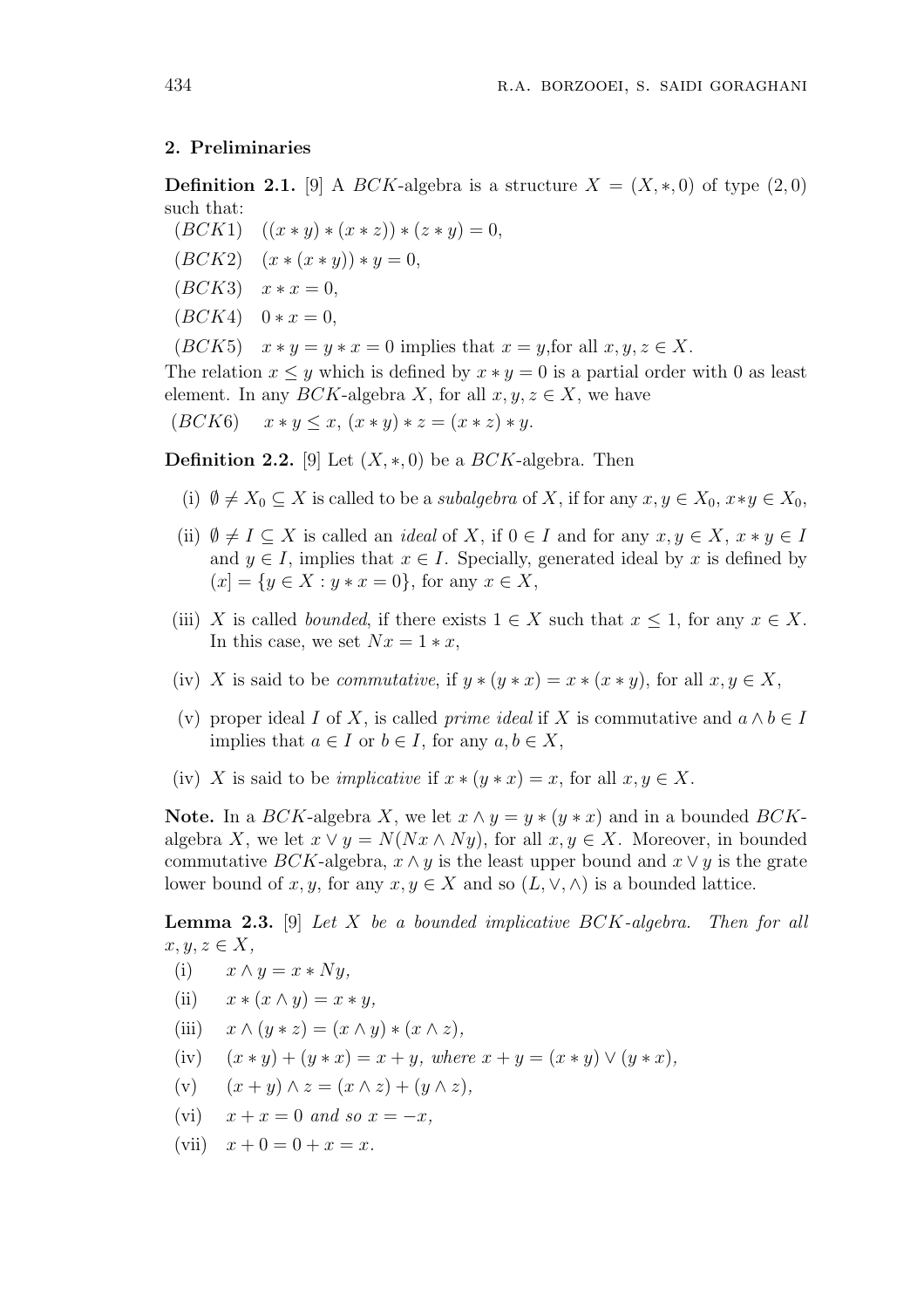Let A be an ideal of BCK-algebra X. For any  $x, y \in X$ , we define  $x \sim y$ if and only if  $x * y \in A$  and  $y * x \in A$ . So  $\sim$  is an equivalence relation on X. Denote the equivalence class containing x by  $C_x$  and  $\frac{X}{A} = \{C_x : x \in X\}$ . Then  $(X, *C_x)$  is a  $BCK$  algebra (quotient  $BCK$  algebra) where  $C + C = C$  for  $\frac{X}{A}$ , \*,  $C_0$ ) is a BCK-algebra (quotient BCK-algebra), where  $C_x \star C_y = C_{x*y}$ , for all  $x, y \in X$ . Moreover, the relation "  $\leq$  " which is defined by,  $C_x \leq C_y$  if and only if  $x * y \in A$ , is a partial order relation. If X is bounded and commutative, then  $\frac{X}{A}$  is bounded and commutative, too. Let  $(X, *, 0)$  and  $(Y, *, 0)$  be two  $BCK$ algebras. A mapping  $f: X \to Y$  is called a *homomorphism* if  $f(0) = 0$  and

**Definition 2.4.** [1] Let X be a  $BCK$ -algebra, M be an abelian group under "+" and  $(x, m) \to x \cdot m$  be a mapping of  $X \times M \longrightarrow M$  such that,

 $(XM1)$   $(x \wedge y).m = x.(y.m),$ 

X

- $(XM2) \quad x.(m+n) = x.m + x.n,$
- $(XM3)$  0.m = 0, for all  $x, y \in X$  and  $m, n \in M$ .

 $f(x * y) = f(x) * f(y)$ , for any  $x, y \in X$  (see [9]).

Then M is called a  $BCK$ -module or briefly X-module. If X is bounded and for any  $m \in M$ , 1. $m = m$ , then M is called a *unitary X module*.

**Definition 2.5.** [1] A map  $f : M \to N$ , where M and N are X-modules, is an X-homomorphism if the following hold:

- (i)  $f(m + n) = f(m) + f(n)$ , for all  $m, n \in M$ ,
- (ii)  $f(x,m) = x$ ,  $f(m)$ , for all  $m \in M$  and  $x \in X$ .

**Proposition 2.6.** [3] Let M and N be two BCK-modules over commutative  $BCK$ -algebra X and  $Hom(M, N) = \{f : f \text{ is a homomorphism from } M \text{ into } N\}.$ Then  $(Hom(M, N), +)$  forms an abelian group where  $(f + q)(m) = f(m) + q(m)$ , for any  $f, g \in Hom(M, N)$  and  $m \in M$ . Moreover by operation  $\bullet : X \times$  $Hom(M, N) \longrightarrow Hom(M, N)$ ,  $Hom(M, N)$  is an X-module, where  $x \bullet f(m) =$  $x.f(m).$ 

**Theorem 2.7.** [4] Let X be a bounded implicative BCK-algebra. Then  $(X, +)$ , is an abelian group and X is an X-module, where  $x + y = (x * y) \vee (y * x)$ .

**Note.** From now on, in this paper X is a  $BCK$ -algebra and M is an abelian group.

### 3. Extended BCK-Modules

**Definition 3.8.** Let operation  $X \times M \longrightarrow M$  satisfies the following axioms:

- $(XM1)$   $(x \wedge y).m = x.(y.m),$
- $(XM2) \quad x.(m+n) = x.m + x.n,$
- $(XM3)$  0. $m = 0$ ,
- $(XM4)$   $(x * y).m = x.m y.m$ , where  $x * y \neq 0$ , for  $x \neq y$ ,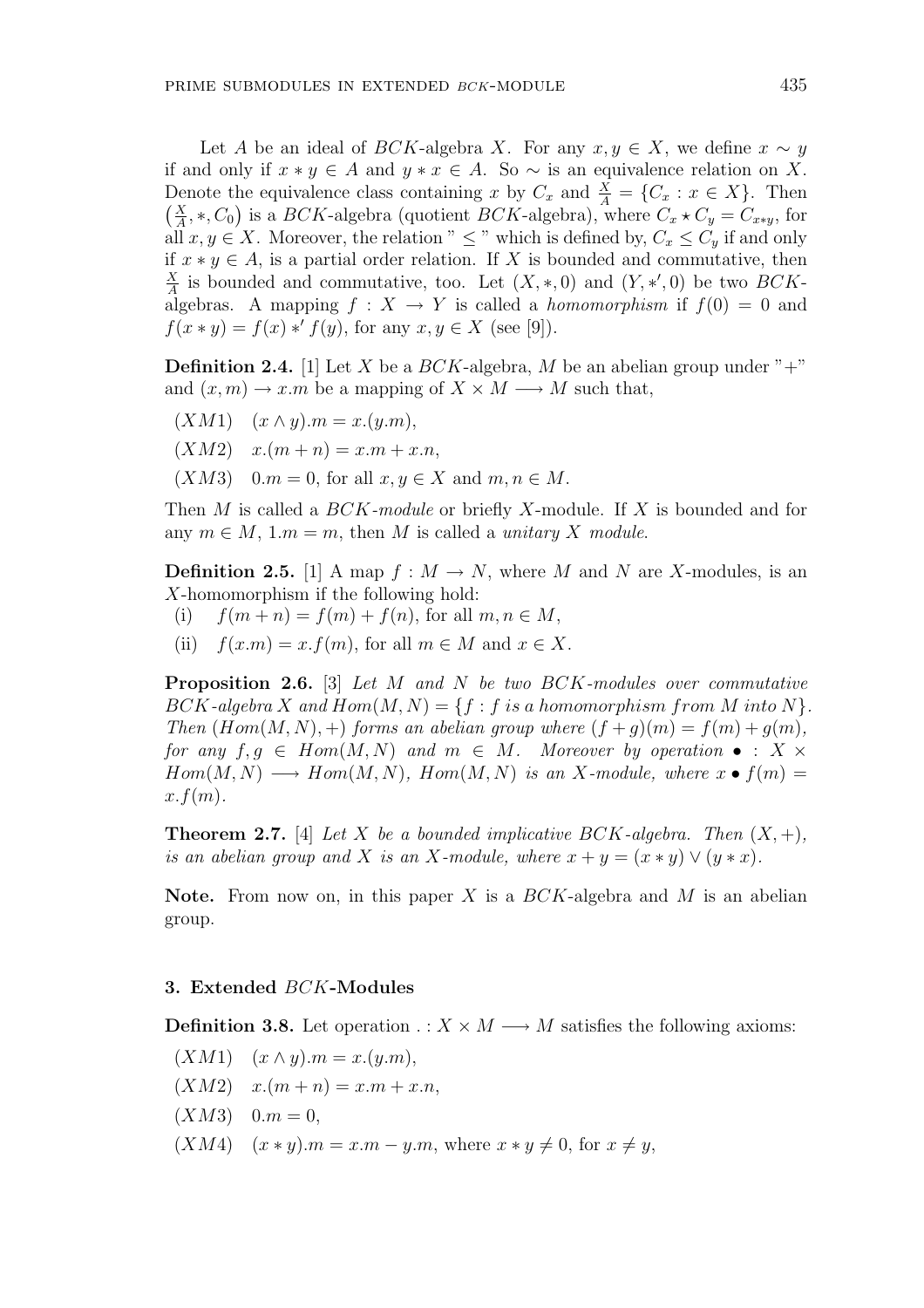for all  $x, y \in X$  and  $m, n \in M$ . Then M is called an *extended BCK-module* or briefly  $X^E$ -module. If X is bounded and  $1.m = m$ , for any  $m \in M$ , then M is called a *unitary*  $X^E$ -module.

**Example 3.9.** Let X be a bounded implicative  $BCK$ -algebra such that " $\lt$ " is totally ordered and operations "+,.": $X \times X \longrightarrow X$  are defined by,  $x + y =$  $(x * y) \vee (y * x), x.y = x \wedge y$ , for all  $x, y \in X$ . Then X is an X<sup>E</sup>-module. By Theorem 2.7, it is enough to show that  $(x * y) \cdot z = x \cdot z - y \cdot z$ , for any  $x, y, z \in X$ , where  $x * y \neq 0$  for  $x \neq y$ . If  $x = y$ , then the proof is clear. Now, let  $x * y \neq 0$ , for  $x \neq y$ . Since  $x * y \neq 0$ ,  $x \nleq y$  and so  $y \leq x$  and this means that  $y * x = 0$ . Therefore,

$$
(x * y).z = (x * y) \land z,
$$
  
\n
$$
= (x * y + 0) \land z, \text{ by Lemma 2.3(vii)},
$$
  
\n
$$
= (x * y + y * x) \land z, \text{ since } y * x = 0,
$$
  
\n
$$
= (x + y) \land z, \text{ by Lemma 2.3(iv)},
$$
  
\n
$$
= (x \land z) + (y \land z), \text{ by Lemma 2.3(v)},
$$
  
\n
$$
= x.z + y.z,
$$
  
\n
$$
= x.z - y.z, \text{ by Lemma 2.3(vi)}.
$$

**Example 3.10.** (i) Let X be a bounded commutative  $BCK$ -algebra such that **Example 3.10.** (1) Let X be a bounded commutative BC<br>(X, .) be an  $X^E$ -module and A be an ideal of X. Then  $\boldsymbol{X}$ A  $,+^{\prime}$  is an abelian group, where  $C_x+C_y = C_{x+y}$  and  $x+y = x*y\vee y*x$ , for any  $x, y \in X$ . Moreover, if operation  $\bullet : X \times$  $\boldsymbol{X}$ A −→  $\boldsymbol{X}$  $\frac{d}{A}$  is defined by  $x \bullet C_y = C_{x,y}$ , for any  $x, y \in X$ , then  $\boldsymbol{X}$ A is an  $X^E$ -module.

(ii) Let  $X = \{0, x\}$  and operation "\*" on X is defined by  $0*x = 0*0 = x*x = 0$ and  $x*0 = x$ . Then  $(X,*,0)$  is a  $BCK$ -algebra. Now, let operation  $\therefore X \times \mathbb{Z} \longrightarrow \mathbb{Z}$ is defined by  $x.n = n$  and  $0.n = 0$ , for any  $n \in \mathbb{Z}$ . We claim that  $\mathbb Z$  is an  $X^{E}$ -module. It is clear that  $(x \wedge 0)n = 0 \wedge n = 0$ ,  $x(0)n = x.0 = 0$  and so  $(x \wedge 0).n = x.(0.n)$ . Similarly  $(x \wedge x).n = x.(x.n)$  and  $(0 \wedge x).n = 0.(x.n)$ . Then  $(XM1)$  holds. The proof of  $(XM2)$  and  $(XM3)$  is clear. Moreover, since  $(x * 0)n = n = x.n - 0.n$  and  $(x * x)n = 0 = x.n - x.n$ ,  $(XM4)$  holds.

(iii) It is easy to see that  $BCK$ -algebra  $(X, *, 0)$  in  $(ii)$  is bounded with unit x. Moreover,  $(X,+)$  is an abelian group, where  $a + b = (a * b) \vee (b * a)$ , for any  $a, b \in X$ . Now, let operation  $\ldots X \times X \longrightarrow X$  is defined by  $a.b = a \wedge b$ , for any  $a, b \in X$ . Then  $(X, +)$  is an  $X^E$ -module.

(iv) Let  $X = \{0, a, b, 1\}$  and operation " \* " on X is defined by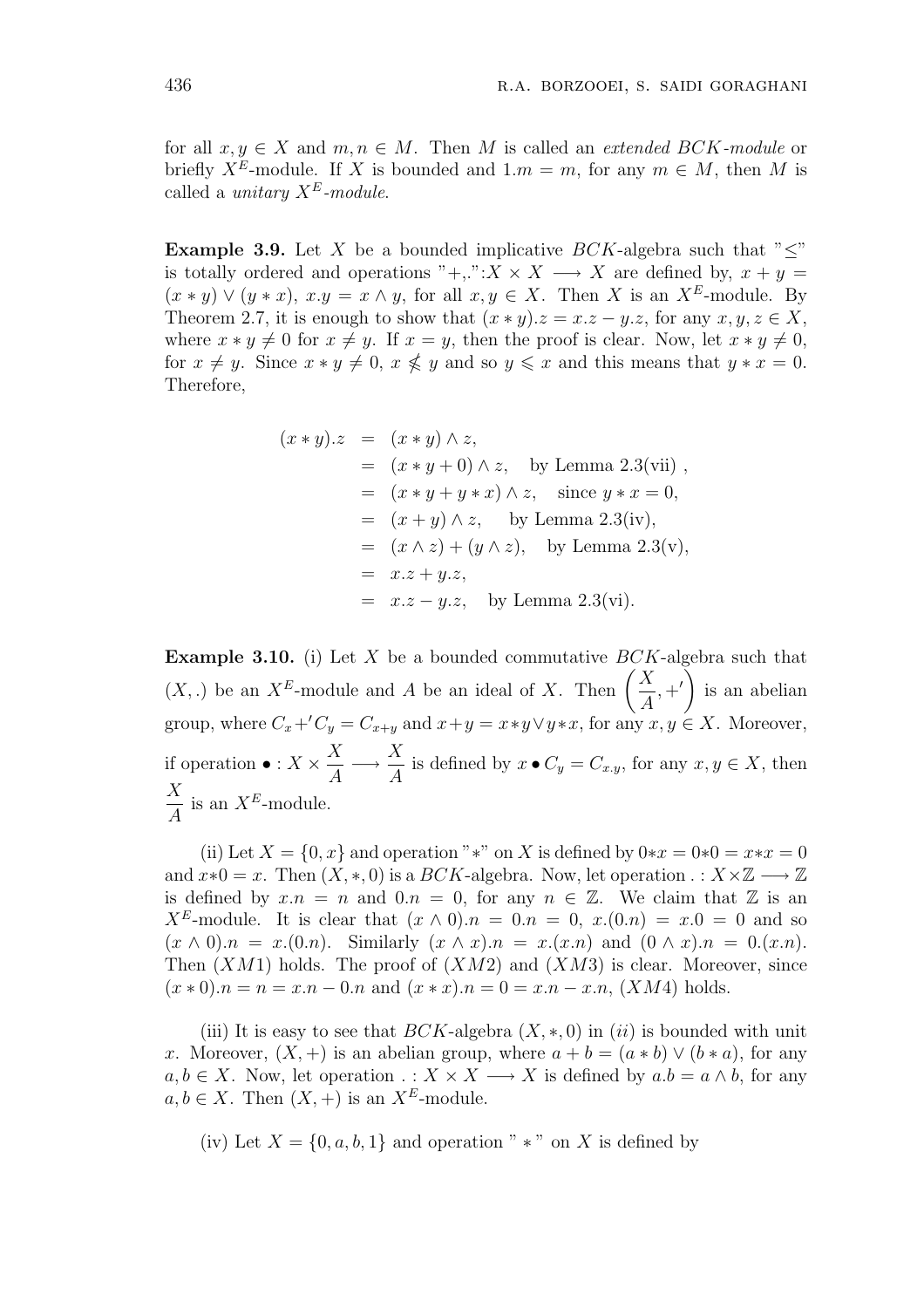| $\ast$       | ∩       | $\boldsymbol{a}$ |                   |                  |
|--------------|---------|------------------|-------------------|------------------|
| $\mathbf{0}$ | 9       | $\mathcal{O}$    | 0                 | 0                |
| $\it a$      | $\it a$ | $\mathcal{O}$    | $\mathbf{\Omega}$ | $\left( \right)$ |
| h            | ŋ       | h                | $\mathbf{0}$      | $\left( \right)$ |
| H            |         | h                | $\boldsymbol{a}$  | $\mathbf{0}$     |

Then  $(X, \ast, 0)$  is a bounded BCK-algebra. Let  $M = \{0, a\} \subseteq X$ . Then  $(M, +)$  is an abelian group, where  $x + y = (x * y) \vee (y * x)$ , for any  $x, y \in M$ . We define the operation  $\ldots X \times M \to M$  by

$$
x.y = \begin{cases} a, & \text{if } x = b \text{ or } 1 \text{ and } y = a \\ 0, & \text{otherwise} \end{cases}
$$

Then M is an  $X^E$ -module.

(v) Let  $(X, * , 0)$  be a bounded BCK-algebra with unit  $1, 1 \neq a \in X$  and  $1 * a = 1$  or a. Now, if  $Y = \{0, a, 1\}$ , then Y is a subalgebra of X and so it is a BCK-algebra. Moreover, let  $M = \{0, 1\} \subseteq X$ . Then  $(M, +)$  is an abelian group, where  $x + y = (x * y) \vee (y * x)$ , for any  $x, y \in M$ . Now, let the operation  $: Y \times M \to M$  is defined by  $y.m = y \wedge m$  for any  $y \in Y$  and  $m \in M$ . Then M is a  $Y^E$ -module.

(vi) Let  $X = \{0, 1, 2, 3, 4\}$  and the operation " \*" is defined by

| $\ast$        | $\left( \right)$ |                  | $2^{\circ}$  | $\mathcal{S}_{\mathcal{C}}$ |   |
|---------------|------------------|------------------|--------------|-----------------------------|---|
| 0             | 0                | $\left( \right)$ | $\mathbf{0}$ | $\left( \right)$            |   |
| 1             | $\mathbf{1}$     | 0                | $\Omega$     | 0                           | U |
| $\frac{2}{3}$ | $\frac{1}{2}$    | $\overline{2}$   | $\mathbf{O}$ | $\overline{2}$              |   |
|               |                  | 3                | 3            | $\mathbf{0}$                |   |
|               |                  |                  | 3            | $\mathcal{D}_{\mathcal{L}}$ |   |

Then  $(X,*,0)$  is a bounded *BCK*-algebra. Let  $Y = \{0,1,4\}$  and  $M = \{0,2,3,4\}$ . It is clear that Y is a subalgebra of X and so is  $BCK$ -algebra. It is easy to show that  $(M, +)$  is an abelian group, where  $x + y = (x * y) \vee (y * x)$ , for any  $x, y \in M$ . Now, we define the operation  $\ldots Y \times M \to M$  by  $y.m = y \wedge m$ , for any  $y \in Y$  and  $m \in M$ . Then M is a  $Y^E$ -module.

(vii) Let  $X = \{P, \{2\}, \{1, 2\}\}\$ be a subset of  $BCK$ -algebra [7, Example 2.8]. Then it is easy to see that  $(X, \odot, P)$  is a  $BCK$ -algebra. If operation  $\ldots X \times \mathbb{Z} \longrightarrow \mathbb{Z}$ is defined by  $\{2\} \cdot n = n$  and  $\{1, 2\} \cdot n = P \cdot n = 0$ , for any  $n \in \mathbb{Z}$ , then  $\mathbb Z$  is an  $X^E$ module.

**Theorem 3.11.** Every  $X^E$ -module is an X-module.

Proof. The proof is clear.

**Example 3.12.** Let X be a nonempty set. Then  $(\mathcal{P}(X), -)$  is a bounded implicative BCK-algebra and  $\mathbb Z$  is a  $\mathcal P(X)$ -module with operation  $\cdot : \mathcal P(X) \times \mathbb Z \longrightarrow \mathbb Z$ such that  $A.n = \mu(A)n$ , for any  $A \subseteq X$ , where for  $a \in X$ ,

$$
\mu(A) = \begin{cases} 0, & \text{if } a \notin A \\ 1, & \text{if } a \in A \end{cases}
$$

 $\blacksquare$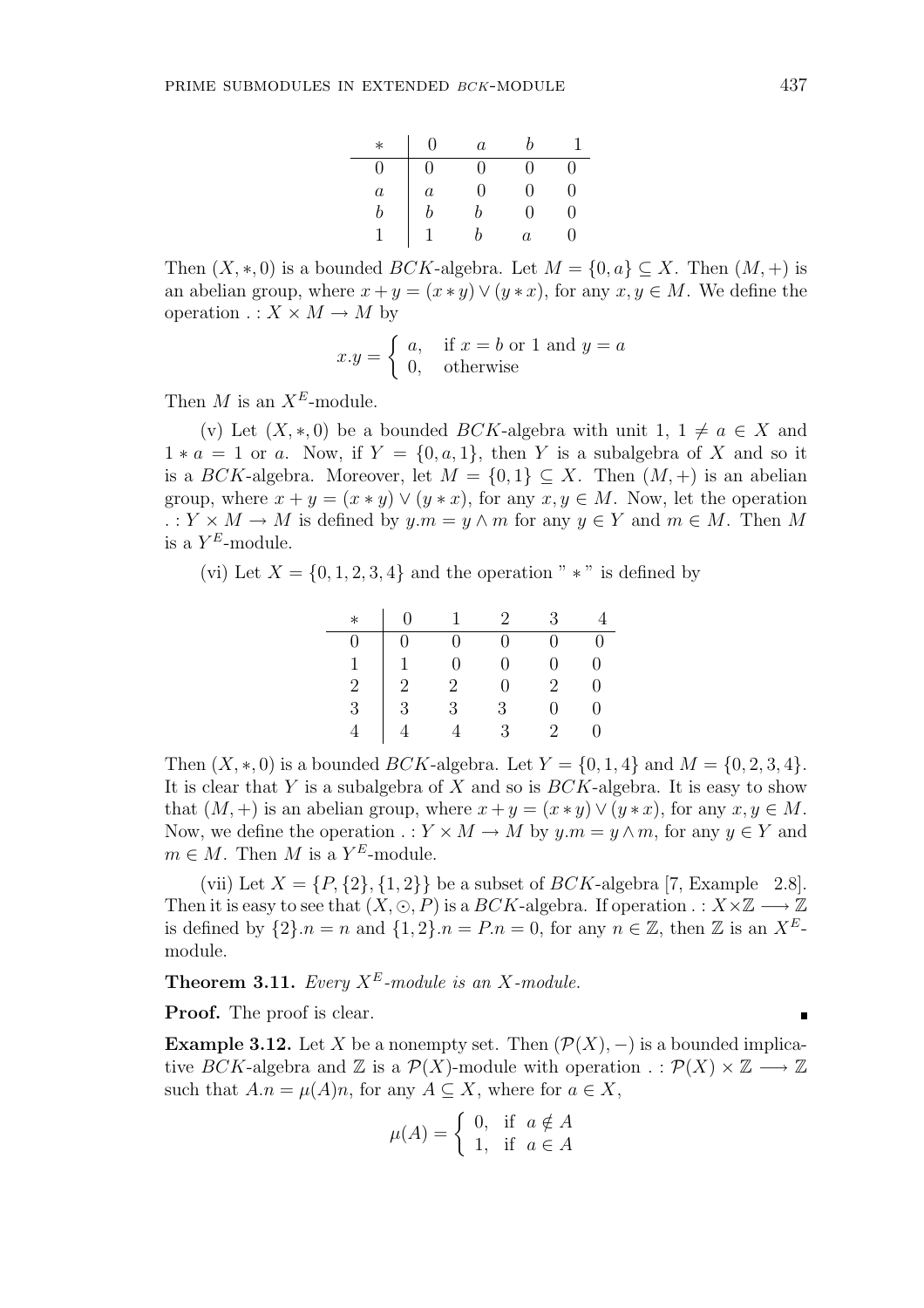But Z is not a  $\mathcal{P}(X)^E$ -module. Since for  $A, B \in \mathcal{P}(X)$  such that  $a \notin A, a \in B$ , we have

$$
(A - B).n = \mu(A - B)n = 0 \neq -n = 0 - n = A.n - B.n
$$

and so  $(XM4)$  is not true.

**Definition 3.13.** A map  $f : M \to N$ , where M and N are  $X^E$ -modules, is called an  $X^E$ -homomorphism, if the following hold:

- (i)  $f(m+n) = f(m) + f(n)$ ,
- (ii)  $f(x.m) = x.f(m)$ , for all  $m, n \in M$  and  $x \in X$ .

**Proposition 3.14.** Let  $M, N$  be two  $X^E$ -modules and

$$
Hom(M, N) = \{ f : f : M \to N \text{ is an } X^E \text{ - homomorphism} \}.
$$

Then  $(Hom(M, N)$  is an  $X^E$ -module by the operation which is defined in Proposition 2.6.

**Proof.** By Proposition 2.6, it is enough to show that  $(x * y) \bullet f(m) = x \bullet f(m)$  $y \bullet f(m)$ , for any  $x, y \in X$ , where  $x * y \neq 0$ , and  $x \neq y$ . Now, since N is an  $X^E$ -module, we have

$$
(x * y) \bullet f(m) = (x * y) \cdot f(m) = x \cdot f(m) - y \cdot f(m) = x \bullet f(m) - y \bullet f(m).
$$

**Theorem 3.15.** Let  $X$  be a bounded implicative  $BCK$ -algebra. Then, by the assumption of Example 3.9,  $\int$ i∈I  $X, +'$  is an abelian group, where  $\{x_i\}_{i\in I}$  +  $\{y_i\}_{i\in I} = \{x_i+y_i\}_{i\in I}$ , for any  $\{x_i\}_{i\in I}$ ,  $\{y_i\}_{i\in I}$   $\in$  $\overline{\phantom{a}}$ i∈I X. Moreover, if the operation . :  $X$   $\times$  $\overline{\phantom{a}}$ i∈I  $X \longrightarrow \sum$ i∈I X is defined by  $x.\{x_i\} = \{x \wedge x_i\}$ , for any  $x, x_i \in X$ ,  $i \in \mathbb{N}$ , then  $\sum_{i=1}^{n}$ i∈I  $X$  is an  $X^E$ -module.

**Proof.** Since by Theorem 2.7,  $(X, +)$  is an abelian group, then it is clear that  $\overline{\phantom{a}}$ i∈I  $X, +'$  is an abelian group. Now, for any  $x, y, x_i, y_i \in X$  and  $i \in \mathbb{N}$ , we have:

(XM1):  $(x \wedge y) \cdot \{x_i\} = \{(x \wedge y) \wedge x_i\} = \{x \wedge (y \wedge x_i)\} = x \cdot \{y \wedge x_i\} = x \cdot (y \cdot \{x_i\}).$  $(XM2)$ : By Lemma 2.3(v),

$$
x.\left(\{x_i\} + \{y_i\}\right) = x.\{x_i + y_i\} = \{x \wedge (x_i + y_i)\} = \{x \wedge x_i + x \wedge y_i\} \\
= \{x \wedge x_i\} + \{x \wedge y_i\} = x.\{x_i\} + \{x.\{y_i\}.
$$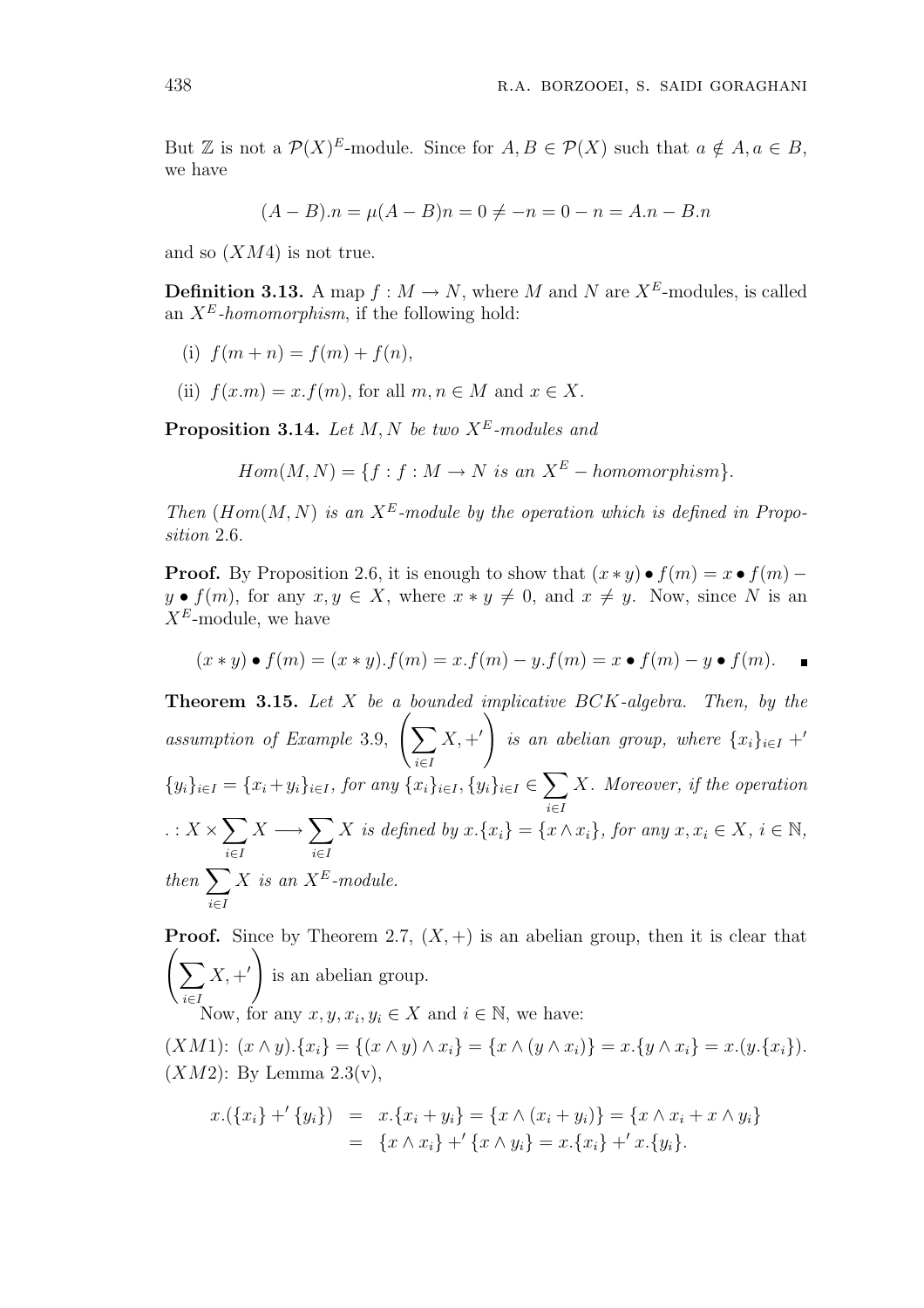$(XM3): 0.\{x_i\} = \{0 \wedge x_i\} = \{0\}.$  $(XM4)$ : Let  $x * y \neq 0$  for  $x \neq y$ . Then by Lemma 2.3(v) and (vi),

$$
x.\{x_i\} - 'y.\{x_i\} = \{x \wedge x_i\} - ' \{y \wedge x_i\} = \{x \wedge x_i\} + ' \{y \wedge x_i\} = \{x \wedge x_i + y \wedge x_i\} = \{(x + y) \wedge x_i\} = (x + y).\{x_i\} = (x * y + y * x).\{x_i\} = (x * y + 0).\{x_i\} = (x * y).\{x_i\}.
$$

Theorem 3.16. Let X be BCK-algebra in Theorem 3.15, and A be an ideal Theorem 3.16. I<br>in X. Then  $\left(\sum_{n=1}^{\infty} \frac{a_n}{n}\right)$ i∈I  $\boldsymbol{X}$ A  $, +$  $\mathbf{v}$ is an abelian group, where  $\{C_{x_i}\} + \{C_{y_i}\} = \{C_{x_i+y_i}\}$ and  $x_i + y_i = x_i * y_i \vee y_i * x_i$ , for any  $x_i, y_i \in X$  and  $i \in I$ . Moreover, if we  $define \bullet : X \times$  $\overline{\phantom{a}}$ i∈I  $\boldsymbol{X}$ A  $\rightarrow \sum$ i∈I  $\boldsymbol{X}$ for any  $x_i, y_i \in X$  and  $i \in I$ . More<br>  $\frac{X}{A}$  by  $x \bullet \{C_{x_i}\} = \{C_{x \wedge x_i}\},\$  then  $\left(\sum_{i \in I} \right)$ i∈I  $\boldsymbol{X}$ A  $\int$ is an  $X^E$ -module. !<br>}

**Proof.** It is easy to show that  $\left(\sum_{i=1}^{N} x_i\right)$ i∈I  $\boldsymbol{X}$ A  $, +$ is an abelian group and  $\sum$ i∈I  $\boldsymbol{X}$ A is an  $X^E$ -module.

**Theorem 3.17.** Let  $(X, *)$  and  $(Y, *)$  be two BCK-algebras, M be a  $Y^E$ -module and  $\Phi : X \longrightarrow Y$  be a BCK-homomorphism such that  $x \neq 0$  implies that  $\phi(x) \neq 0$ , for any  $x \in X$ . If operation  $\bullet : X \times M \longrightarrow M$  is defined by  $x \bullet m =$  $\phi(x)$ .m, for any  $x \in X$  and  $m \in M$ , then M is an  $X^E$ -module.

**Proof.** Let M be a  $Y^E$ -module and  $\Phi: X \longrightarrow Y$  be a  $BCK$ -homomorphism such that  $x \neq 0$  implies that  $\phi(x) \neq 0$ , for any  $x \in X$ . Then for any  $x, y \in X$ and  $m, n \in M$ , we have:

 $(XM1)_X$ : By  $(XM1)_Y$ , we have

$$
(x \wedge y) \bullet m = \phi(x \wedge y).m = \phi(y * (y * x)).m = (\phi(y) * (\phi(y) * \phi(x))).m,
$$
  
= 
$$
(\phi(x) \wedge \phi(y)).m = \phi(x).(\phi(y).m) = x \bullet (y \bullet m).
$$

 $(XM2)_X$ : By  $(XM2)_Y$ , we have

$$
x \bullet (m+n) = \phi(x).(m+n) = \phi(x).m + \phi(x).n = x \bullet m + x \bullet n
$$

 $(XM3)_X$ :  $0 \bullet m = \phi(0).m = 0.m = 0$  $(XM4)_X$ : By  $(XM4)_Y$ , where  $x * y \neq 0$ , for  $x \neq y$  we have

$$
(x * y) \bullet m = \phi(x * y).m = (\phi(x) * \phi(y)).m = \phi(x).m - \phi(y).m = x \bullet m - y \bullet m.
$$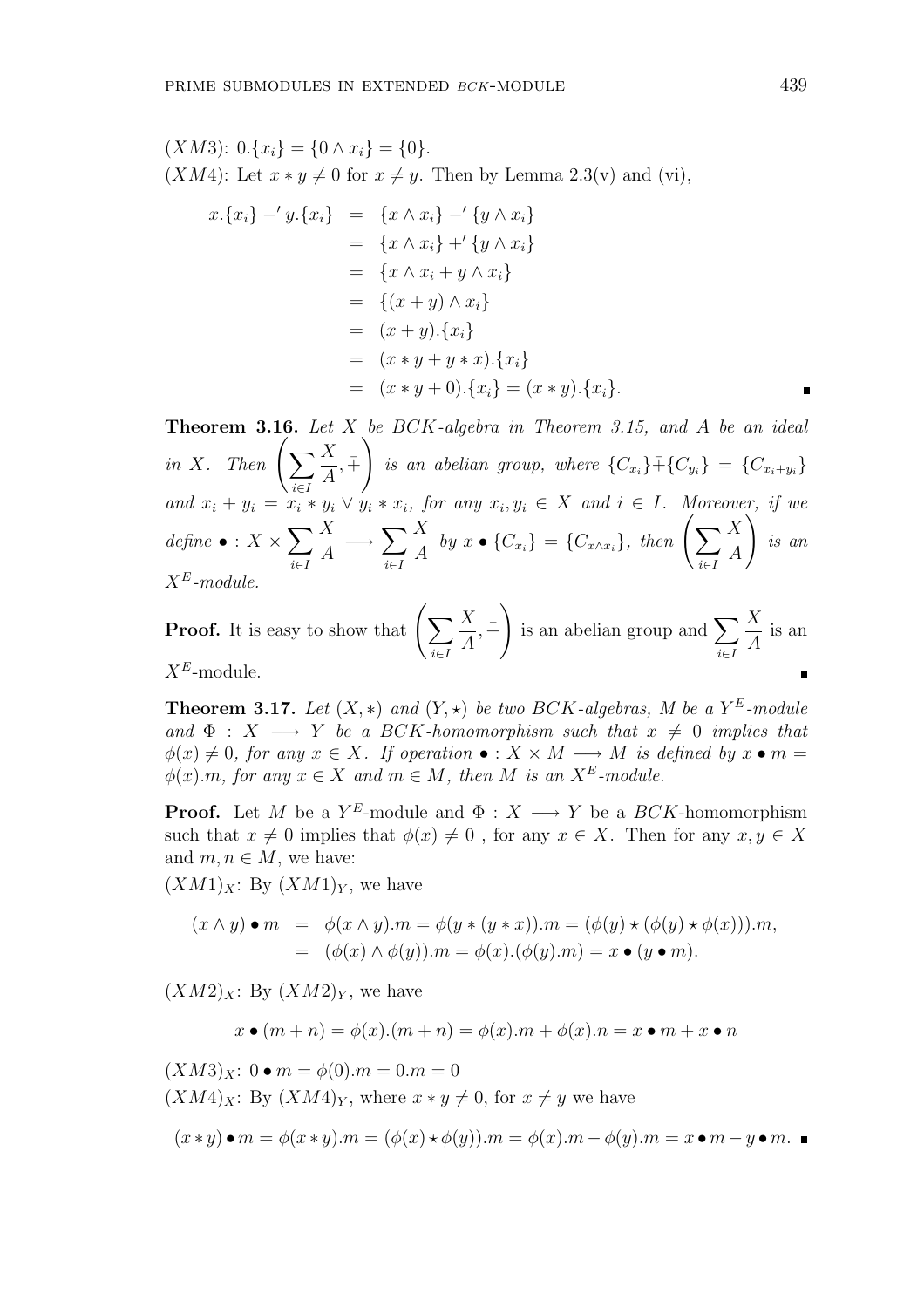**Theorem 3.18.** Let X be a bounded commutative BCK-algebra,  $(X, +)$  be an  $X^E$ -module and A be an ideal of X. Then  $\frac{X}{A}$  is an  $X^E$ -module.

**Proof.** Let X be a bounded commutative  $BCK$ -algebra,  $(X, +)$  be an  $X^E$ -**Proof.** Let X be a bounded commutative  $BCK$ -algebra<br>module and A be an ideal of X. It is easy to show that  $\left(\frac{1}{2}\right)$  $\boldsymbol{X}$ A  $,+^{\prime}$  is an abelian group, where  $C_x +'C_y = C_{x+y}$  and  $x + y = (x * y) \vee (y * x)$ , for any  $x, y \in X$ . Let operation  $\bullet : X \times$  $\boldsymbol{X}$ A −→  $\boldsymbol{X}$  $\frac{d}{A}$  is defined by  $x \bullet C_y = C_{x,y}$ , for any  $x, y \in X$ . Then we show that  $\frac{X}{4}$ A is an  $X^E$ -module. For  $x, x', y \in X$ ,  $(XM1)_{\frac{X}{A}}$ : By  $(XM1)$ ,  $(x \wedge x') \bullet C_y = C_{(x \wedge x'),y} = C_{x,(x',y)} = x \bullet (x' \bullet C_y)$  $(XM2)_{\frac{X}{A}}$ : By  $(XM2)$ ,  $x \bullet (C_x + 'C_y) = x \bullet C_{y+y'} = C_{x.(y+y')} = C_{x.y+x.y'} = C_{x.y} + 'C_{x.y'} = x \bullet C_y + 'x \bullet C_{y'}$  $(XM3)_{\frac{X}{4}}: \; {\rm By} \; (XM3), \, 0 \bullet C_x = C_0$  $(XM4)_{\frac{X}{A}}$ : Let  $x * y \neq 0$ , for  $x \neq y$ . By  $(XM4)$ ,  $(x * y) \bullet C_{y'} = C_{(x * y).y'} = C_{x.y'-y.y'} = C_{x.y'} - C_{y.y'} = x \bullet C_{y'} - C_{y'} \bullet C_{y'}.$ 

# 3. Prime submodules in  $X^E$ -modules

**Definition 3.1.** A subgroup N of  $X^E$ -module M is a *submodule* of M if for any  $x \in X$  and any  $n \in N$ ,  $x.n \in N$ .

**Example 3.2.** (i) By considering the Example 3.10 (ii),  $2\mathbb{Z}$  is a submodule of  $\mathbb{Z}$ .

(ii) Let X be a bounded implicative  $BCK$ -algebra with the assumption of Example 3.9, and  $M_r = \{x \in X : x \leq r\}$ , where  $r \in X$ . Then  $M_r$  is a submodule of X. First we show that M is a subgroup of X. Let  $m, n \in M_r$ . By assumption,  $m * n = 0$  or  $n * m = 0$ . W.L.G,  $n * m = 0$ . Hence, by Lemma 2.3(vi),  $m - n =$  $m + n = (m * n) \vee (n * m) = (m * n) \vee 0 = m * n$ . On the other hand by  $(BCK6)$ ,  $m * n \leq m$  and  $m \leq r$ . Hence  $m * n \leq r$  and so  $m - n \in M_r$ . It means that  $M_r$  is a subgroup of X. Now, we will show that  $x.m \in M_r$ , for any  $x \in X$  and  $m \in M_r$ . By  $(BCK4)$  and  $(BCK6)$ , we have

$$
(x.m)*r = (x \land m)*r = (m*(m*x))*r = (m*r)*(m*x) = 0*(m*x) = 0
$$

Hence,  $x.m \leq r$  and so  $x.m \in M_r$ . Therefore,  $M_r$  is a submodule of X.

**Lemma 3.3.** Let M be an  $X^E$ -module and N be a submodule of M. Then  $\frac{M}{X}$ N is an  $X^E$ -module.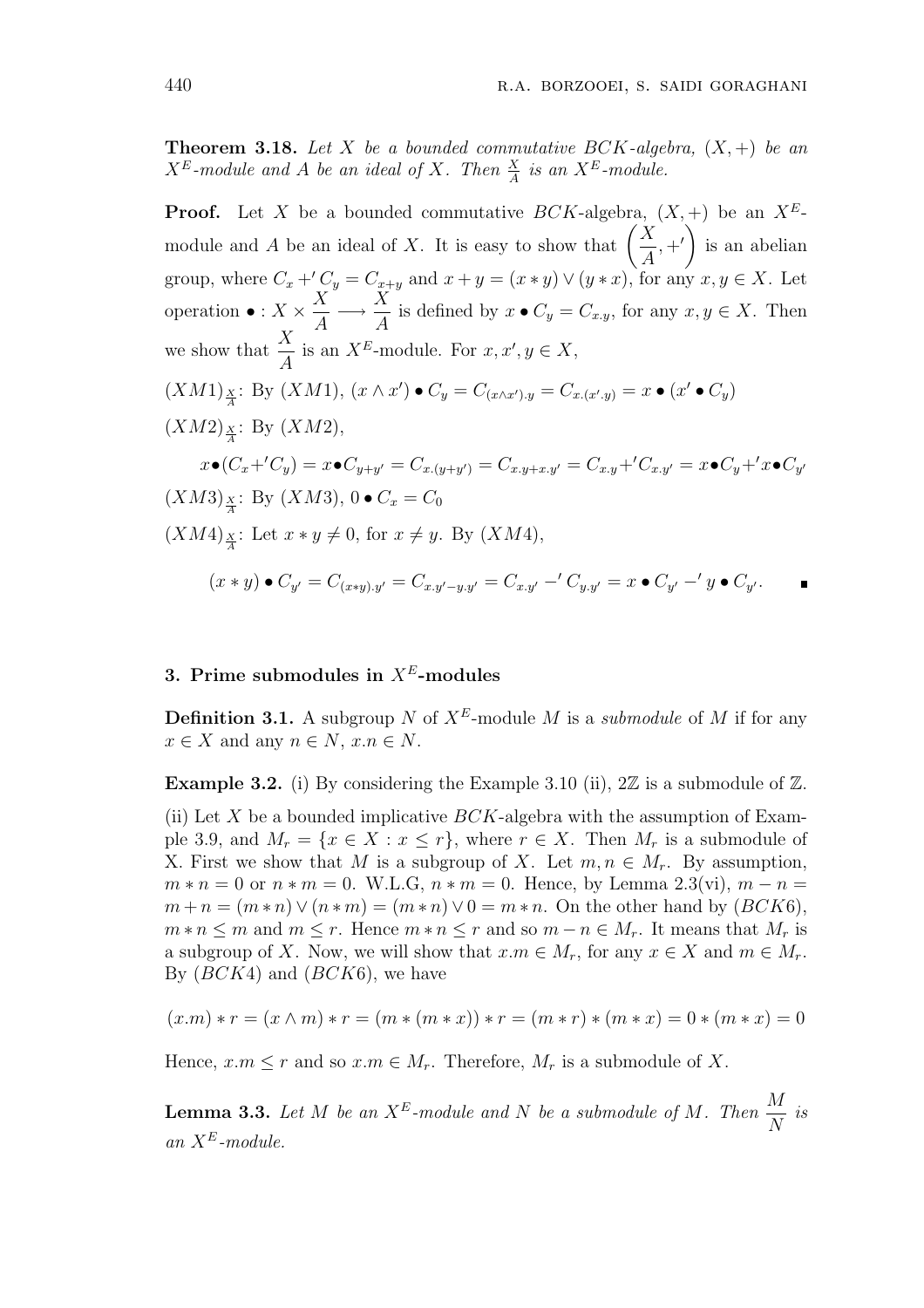$$
(XM1)
$$
 <sub>$\frac{M}{N}$</sub> : By  $(XM1)$ ,

$$
(x \wedge y) \bullet (m+N) = (x \wedge y).m+N = x.(y.m) + N = x \bullet (y.m+N) = x \bullet (y \bullet (m+N))
$$
  

$$
(XM2)_{\frac{M}{N}}: \text{By } (XM2),
$$

$$
x \bullet (m + N + m' + N) = x.(m + m') + N = x.m + x.m' + N
$$
  
=  $x.m + N + x.m' + N = x \bullet (m + N) + x \bullet (m' + N)$ 

$$
(XM3)_{\frac{M}{N}}: \text{By } (XM3), 0 \bullet (m+N) = 0.m + N = N
$$
  

$$
(XM4)_{\frac{M}{N}}: \text{Let } x * y \neq 0, \text{ for } x \neq y. \text{ By } (XM4),
$$

$$
(x * y) \bullet (m + N) = (x * y).m + N = (x.m - y.m) + N = x.m + N - y.m + N
$$
  
=  $x \bullet (m + N) - y \bullet (m + N)$ .

**Theorem 3.4.** Let M, M' be  $X^E$ -modules,  $\phi : M \longrightarrow M'$  be an  $X^E$ -homomorphism and N be a submodule of M such that  $\phi(N) = 0$ . Then there exists an  $X^E$ . homomorphism from  $\frac{M}{N}$ N  $to M'.$ 

**Proof.** We define  $\bar{\phi}$  :  $\frac{M}{N}$ N  $\longrightarrow M'$  by  $\bar{\phi}(m+N) = \phi(m)$ . It is easy to show that  $\bar{\phi}$ is well defined and it is an  $X^E$ -homomorphism.

**Theorem 3.5.** Let M, M' be  $X^E$ -modules and  $\phi : M \longrightarrow M'$  be an  $X^E$ -homomorphism. Then

(i) Ker $\phi$  and Img $\phi$  are submodules of M and M', respectively,

(ii) 
$$
\frac{M}{Ker\phi} \simeq Img\phi.
$$

Proof. (i) The proof is clear.

(ii) We know that,  $\phi : M \longrightarrow Imq\phi$  is an epimorphism. Now, in Theorem 3.4, it is enough to consider  $N = Ker \phi$ .

**Theorem 3.6.** Let M be an  $X^E$ -module and N, K are submodules of M. Then

(i)  $N + K = \{n + k : n \in N, k \in K\}$  and  $N \cap K$  are  $X^E$ -modules,

(ii) 
$$
\frac{K}{N \cap K} \simeq \frac{N + K}{N},
$$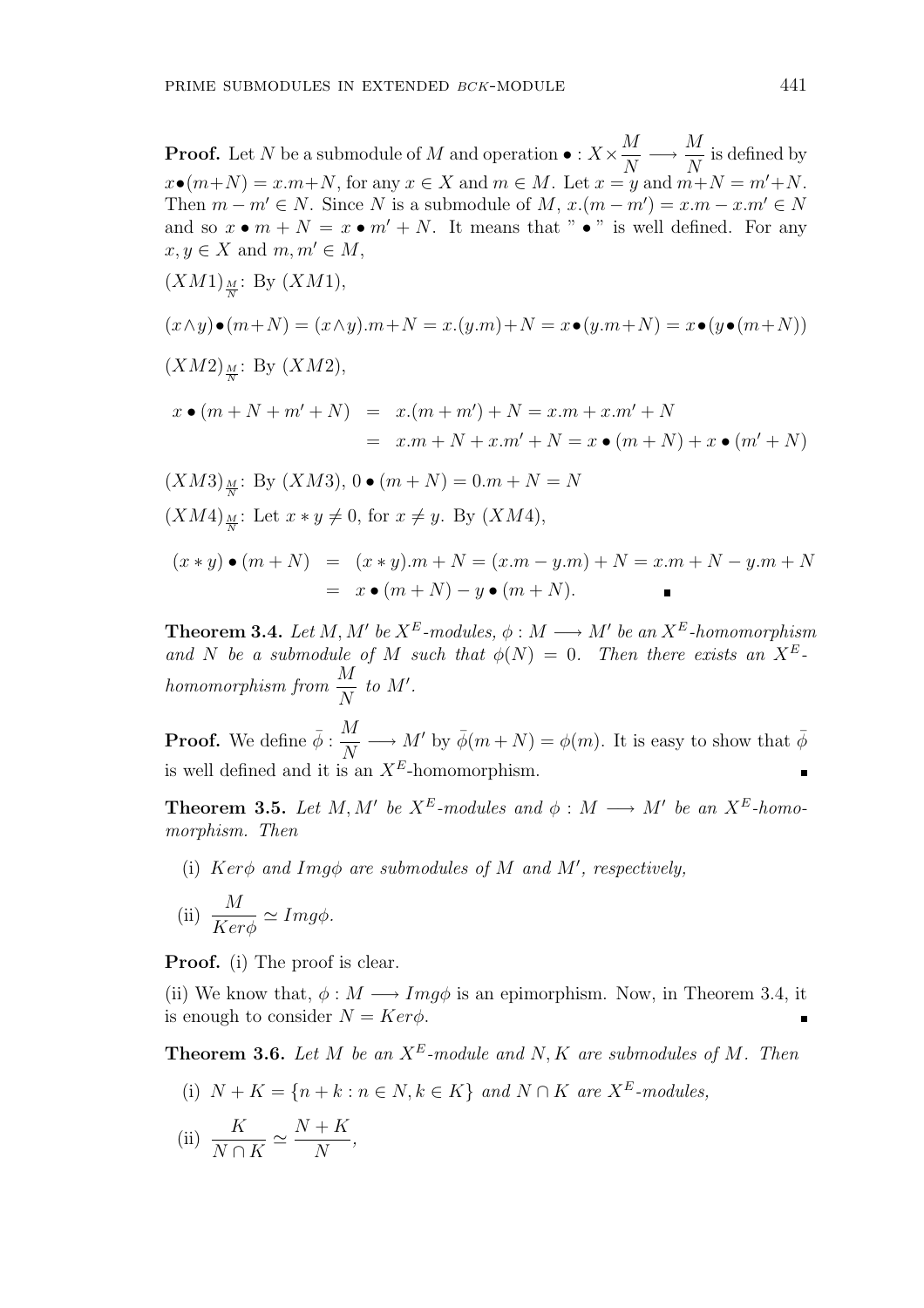$\blacksquare$ 

(iii) 
$$
\frac{K}{N}
$$
 is a submodule of  $\frac{M}{N}$  and  $\frac{\frac{M}{N}}{\frac{K}{N}} \simeq \frac{M}{K}$ , where  $N \subseteq K$ .

**Proof.** (i)  $N + K$  is an X-module (see[3]). Now, let  $x * y \neq 0$ , where  $x \neq y$ , for any  $x, y \in X$  and  $n + k \in N + K$ . Then,

$$
(x * y).(n+k) = (x * y).n + (x * y).k = x.n - y.n + x.k - y.k = x.(n+k) - y.(n+k)
$$

and so we have  $(XM4)_{N+K}$ . Therefore,  $N+K$  is an  $X^E$ -module. Moreover,  $N\cap K$ is an X-module (see [3]) and it is not difficult to verify the condition  $(XM4)_{N\cap K}$ . Hence  $N \cap K$  is an  $X^E$ -module, too.

(ii), (iii) The proofs are easy.

**Theorem 3.7.** Let X be a bounded commutative BCK-algebra such that  $x \ast y \neq x$ , where  $x \neq y$  for  $x, y \neq 0$ , M be an  $X^E$ -module and K be a proper submodule of M. Then  $(K : M) = \{x \in X : x.M \subseteq K\}$  is a prime ideal of X.

**Proof.** First, we show that  $(K : M)$  is an ideal of X. If  $(K : M) = X$ , then  $1.M \subseteq K$  and so  $M \subseteq K$ , which is a contradiction. Since K is a subgroup of M,  $0.m = 0 \in K$ , for any  $m \in M$  and so  $0 \in (K : M)$ . Now, for any  $x, y \in X$ , let  $x * y \in (K : M) = \{x \in X : x.M \subseteq K\}$  and  $y \in (K : M)$ . Then  $(x * y) . m \in K$ and  $y.m \in K$ , for any  $m \in M$ . If  $x = y$  or  $x = 0$ , then it is clear that  $x.m \in M$ . So let  $x \neq y$ . If  $x * y = 0$ , then  $x * (x * y) = x$  and so  $x \wedge y = x$ . Since  $y.m \in K$ ,  $x.(y.m) \in K$ , for any  $m \in M$  and K is a submodule of M and so  $x.m = (x \wedge y).m \in K$ . If  $x * y \neq 0$ , then by  $(XM4)$ ,  $x.m - y.m = (x * y)m \in K$ . Since  $(K, +)$  is a subgroup of M and  $y.m \in K$ , we have  $x.m \in K$ . Therefore,  $(K : M)$  is an ideal of X.

Now, we prove that  $(K : M)$  is prime. Let  $x \wedge y \in (K : M)$ , for  $x, y \in X$ . Then for any  $m \in M$ ,  $(x \wedge y)$ .  $m \in K$  and so  $(y * (y * x))$ .  $m \in K$ . Now if  $x = y$ , then  $x.m = (x * 0) \cdot m = (x * (x * x)) \cdot m = (x \wedge y) \cdot m \in K$ . If  $x = 0$  or  $y = 0$ , then it is clear that  $x \in (K : M)$  or  $y \in (K : M)$ . If  $x \neq y$ ,  $x, y \neq 0$  and  $x * y = 0$ , then  $x.m = (x * 0).m = (x * (x * y)).m = (y \wedge x).m = (x \wedge y).m \in K$ , for any  $m \in M$ . If  $x \neq y$ ,  $x, y \neq 0$ ,  $x * y \neq 0$ ,  $x \neq x * y$  and  $x * (x * y) \neq 0$ . Then by (XM4), y.m = x.m−(x.m−y.m) = x.m−(x∗y).m = x∗(x∗y).m = (y∧x).m =  $(x \wedge y)$ .  $m \in K$ , for any  $m \in M$ . Finally, if  $x \neq y$ ,  $x, y \neq 0$ ,  $x * y \neq 0$ ,  $x \neq x * y$ and  $x * (x * y) = 0$ , then by  $(BCK6)$ , we have  $(x * y) * x = 0$  and so  $x = x * y$ , which is a contradiction. Therefore,  $(K : M)$  is a prime ideal of X.

**Proposition 3.8.** Let M be an  $X^E$ -module. If for any  $x, y \in X$ ,  $x \neq y$  implies that  $x * y \neq 0$ , then  $Ann_X(M) = \{x \in X : x.m = 0, \forall m \in M\}$  is an ideal of X.

**Proof.** It is clear that  $0 \in Ann_X(M)$ . Now, let  $x * y, y \in Ann_X(M)$  and  $x \neq y$ , for any  $x, y \in X$ . If  $x = 0$ , then it is clear that  $x \in Ann_X(M)$ . Now, let  $x \neq 0$ . Then by  $(XM4)$ ,  $x.m = x.m - 0 = x.m - y.m = (x * y).m = 0$ , for any  $m \in M$ , and so  $x \in Ann_X(M)$ . Therefore,  $Ann_X(M)$  is an ideal of X.

**Theorem 3.9.** Let M be an  $X^E$ -module and I be an ideal of X such that  $I \subseteq Ann_X(M)$ . If the operation  $\bullet : X/I \times M \longrightarrow M$  is defined by  $c_x \bullet m = x.m$ , for any  $x, y \in X$  and  $m \in M$ , then M is an  $(X/I)^E$ -module.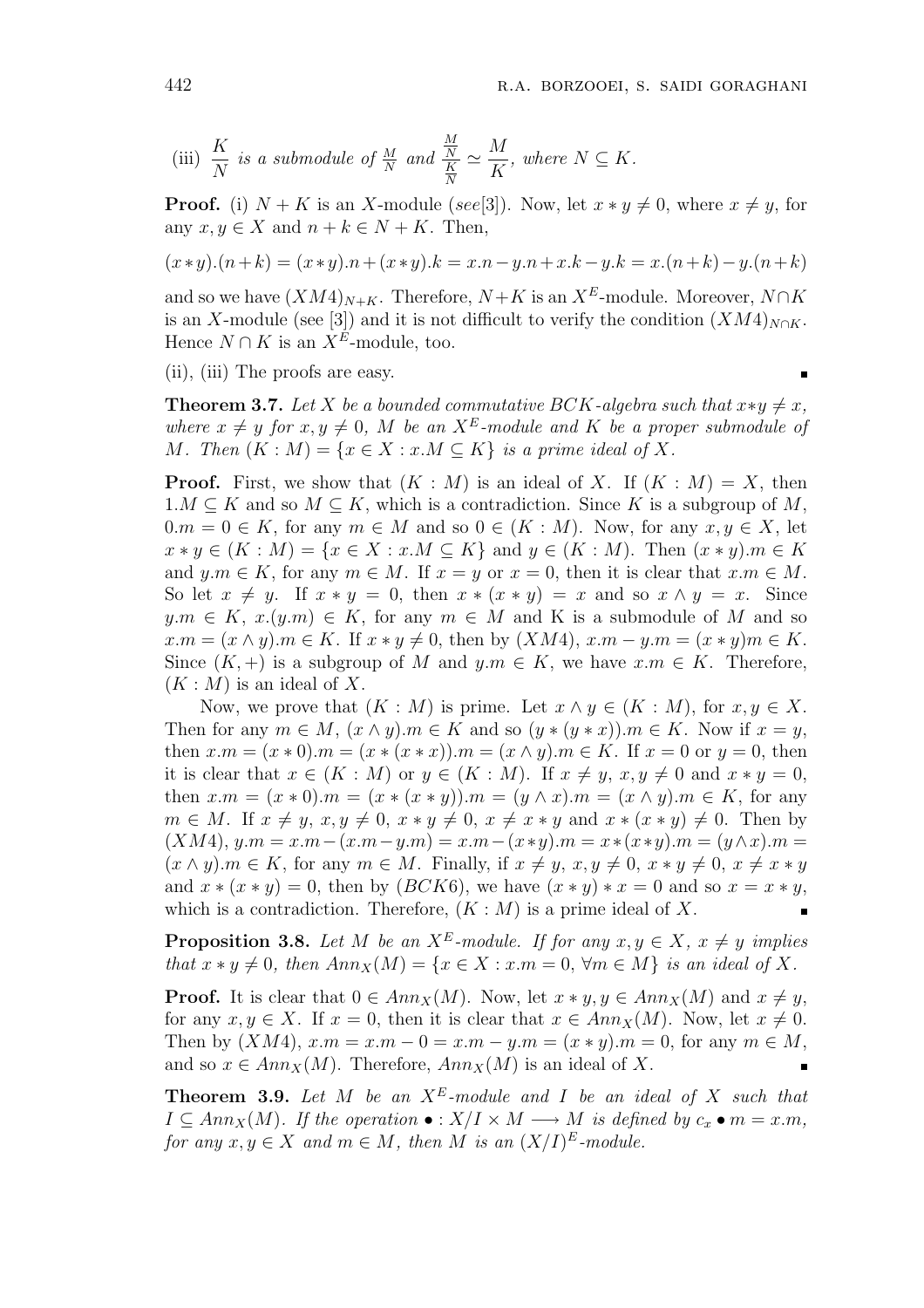**Proof.** Let  $\bullet: X/I \times M \longrightarrow M$  is defined by  $c_x \bullet m = x.m$ , for any  $x \in X$ and  $m \in M$ . First we prove that • is well defined. Let  $c_x = c_y$ ,  $m = n$  and  $x \neq y$ , for all  $x, y \in X$  and  $m, n \in M$ . Then  $x * y \in I$  and  $y * x \in I$ . If  $x * y = y * x = 0$ , then by  $(BCK5)$ ,  $x = y$ , which is a contradiction. If  $x * y \neq 0$ or  $y * x \neq 0$ , since  $I \subseteq Ann_X(M)$ , by  $(XM4)$ ,  $0 = (x * y)$ . $m = x.m - y.m$  or  $0 = (y * x) \cdot m = y \cdot m - x \cdot m$  and so  $x \cdot m = y \cdot m$ . Now, since  $m = n$ ,  $x \cdot m = y \cdot n$ . Hence, • is well defined. Now, we will show that M is an  $(X/I)^E$ -module.

 $(XM1)_{X/I}$ : We have  $c_x \wedge c_y = c_y \star (c_y \star c_x) = c_{y*(y*x)}$ , then by  $(XM1)_X$ ,

$$
(c_x \wedge c_y) \bullet m = (y * (y * x).m = (x \wedge y).m = x.(y.m) = c_x \bullet (c_y \bullet m)
$$

 $(XM2)_{X/I}$ : By  $(XM2)_X$ ,

$$
c_x \bullet (m+n) = x.(m+n) = x.m + x.n = c_x \bullet m + c_x \bullet n.
$$

 $(XM3)_{X/I}$ :  $c_0 \bullet m = 0.m = 0.$ 

 $(XM4)_{X/I}$ : Let  $c_x \star c_y \neq c_0$ , for  $c_x \neq c_y$ . Hence  $c_{x*y} \neq c_0$ . Since  $0 \star (x*y) = 0 \in I$ ,  $(x * y) * 0 = x * y \notin I$  and so  $x * y \neq 0$ . Therefore, by  $(XM4)_X$ ,

$$
(c_x \star c_y) \bullet m = c_{x \star y} \bullet m = (x \star y).m = x.m - y.m = c_x \bullet m - c_y \bullet m.
$$

**Notion.** For  $X^E$ -module M,  $Y \subseteq X$  and submodule N of M, we consider

$$
Y.M = YM = \{x.m : x \in Y, m \in M\}.
$$

**Lemma 3.10.** Let X be a commutative BCK-algebra, M be an  $X^E$ -module, N be a submodule of  $M$  and  $I$  be an ideal of  $X$ . Then

$$
I.M + N = \left\{ \sum_{i=1}^{n} t_i.m_i + n : t_i \in I, \ m_i \in M, \ n \in N \right\}
$$

is a submodule of M.

**Proof.** Let N be a submodule of M and I be an ideal of X. It is clear that " $+$ " is an associative operation in  $I.M + N$  and  $0 \in I.M + N$ . Moreover, by  $(XM4)$ ,

$$
\sum_{i=1}^{n} t_i \cdot m_i + n - \left(\sum_{i=1}^{n} t_i \cdot m_i + n\right) = \sum_{i=1}^{n} (t_i * t_i) \cdot m_i = 0,
$$

for any  $\sum_{n=1}^n$  $i=1$  $t_i \cdot m_i + n \in I \cdot M + N$ . Hence, every element in  $I \cdot M + N$  has an inverse element and so  $I.M + N$  is a subgroup of M. Now, by  $(XM1)$  and  $(XM2)$ ,

$$
x. \left(\sum_{i=1}^{n} t_i \cdot m_i + n\right) = \sum_{i=1}^{n} x \cdot (t_i \cdot m_i) + x \cdot n = \sum_{i=1}^{n} (x \wedge t_i) \cdot m_i + x \cdot n
$$

$$
= \sum_{i=1}^{n} (t_i \wedge x) \cdot m_i + x \cdot n = \sum_{i=1}^{n} t_i \cdot (x \cdot m_i) + x \cdot n \in I \cdot M + N,
$$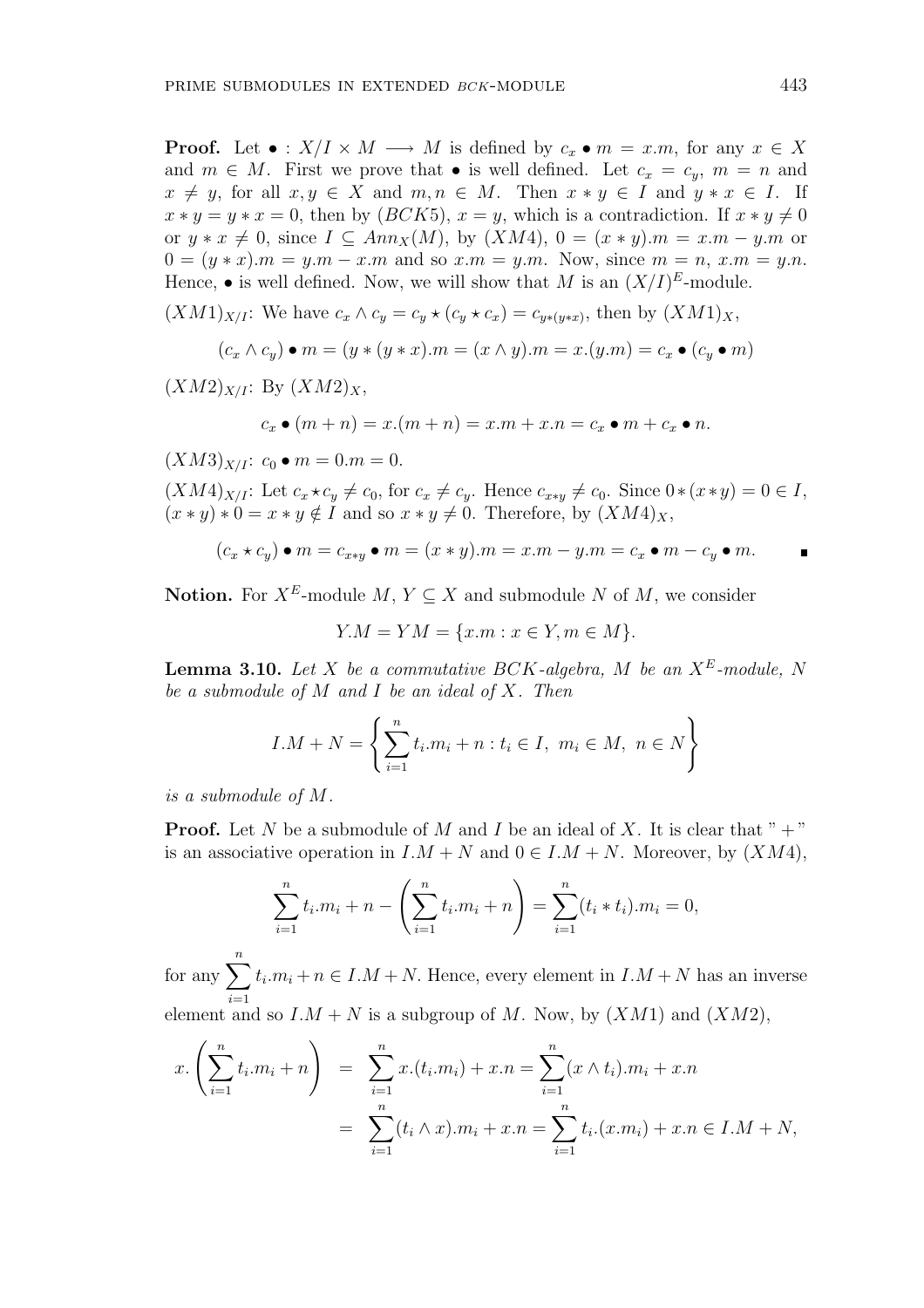for any  $\sum_{n=1}^n$  $i=1$  $t_i.m_i + n \in I.M + N$  and  $x \in X$ . Therefore,  $I.M + N$  is a submodule of M.

**Theorem 3.11.** Let X be a bounded BCK-algebra, I be a proper ideal of X and M be an  $X^E$ -module. Then  $M/IM$  is an  $(X/I)^E$ -module.

**Proof.** Let I be a proper ideal of X and M be an  $X^E$ -module. By Lemma 3.10, IM is a submodule of M. Now, we define  $\bullet : X/I \times M/IM \longrightarrow M/IM$  by  $c_x \bullet m + IM = x.m + IM$ , for any  $x \in X$  and  $m \in M$ . Since  $I \bullet (M/IM) =$  ${x \bullet (m + IM) : x \in I, m \in M} = {x \cdot m + IM : x \in I, m \in M} = IM$ , then  $I \subseteq ann_X(M/IM)$ . By Lemma 3.9, " • " is well defined. Now, we show that  $M/IM$  is an  $(X/I)^E$ -module, for any  $x, y \in X$  and  $m, n \in M$ .

 $(XM1)_{X/I}$ : Since  $(c_x \wedge c_y) = c_y \star (c_y \star c_x) = c_{y*(y*x)}$ , by  $(XM1)_X$ ,

$$
(c_x \wedge c_y) \bullet (m + IM) = c_{y*(y*x)} \bullet (m + IM) = (y * (y * x)).m + IM,
$$
  

$$
= (x \wedge y).m + IM = x.(y.m) + IM,
$$
  

$$
= c_x \bullet (y.m + IM) = c_x \bullet (c_y \bullet (m + IM))
$$

 $(XM2)_{X/I}$ : By  $(XM2)_X$ ,

$$
c_x \bullet ((m + IM) + (n + IM)) = c_x \bullet (m + n + IM) = x.(m + n) + IM
$$
  
= 
$$
(x.m + x.n) + IM = x.m + IM + x.n + IM
$$
  
= 
$$
c_x \bullet (m + IM) + c_x \bullet (n + IM)
$$

 $(XM3)_{X/I}$ :  $c_0 \bullet (m + IM) = 0.m + IM = 0 + IM = IM = 0_{M/IM}$  $(XM4)_{X/I}$ : If  $c_x = c_y$ , then by  $(XM4)_X$ ,

$$
(c_x \star c_y) \bullet (m + IM) = c_{x*x} \bullet (m + IM) = c_0 \bullet (m + IM)
$$
  
= 0.m + IM = (x \* x).m + IM,  
= x.m + IM - x.m + IM,  
= c\_x \bullet (m + IM) - c\_x \bullet (m + IM)

Now, let  $c_x \star c_y \neq 0$  where  $c_x \neq c_y$ . Then  $c_{x \star y} \neq c_0$  i.e.,  $(x * y) * 0 = x * y \notin I$  and so  $x * y \neq 0$ . Hence, by  $(XM4)_X$ ,

$$
(c_x \star c_y) \bullet (m + IM) = c_{x \star y} \bullet (m + IM) = (x * y).m + IM = (x.m - y.m) + IM,
$$
  
= x.m + IM - y.m + IM = c\_x \bullet (m + IM) - c\_y \bullet (m + IM)

Therefore,  $M/IM$  is an  $(X/I)^E$ -module.

**Definition 3.12.** Let M be an  $X^E$ -module and N be a submodule of M. Then N is called a prime submodule of M, if  $N \neq M$  and for any  $x \in X$ ,  $x \in N$ implies that  $m \in N$  or  $x \in (N : M)$ .

$$
f_{\rm{max}}
$$

 $\blacksquare$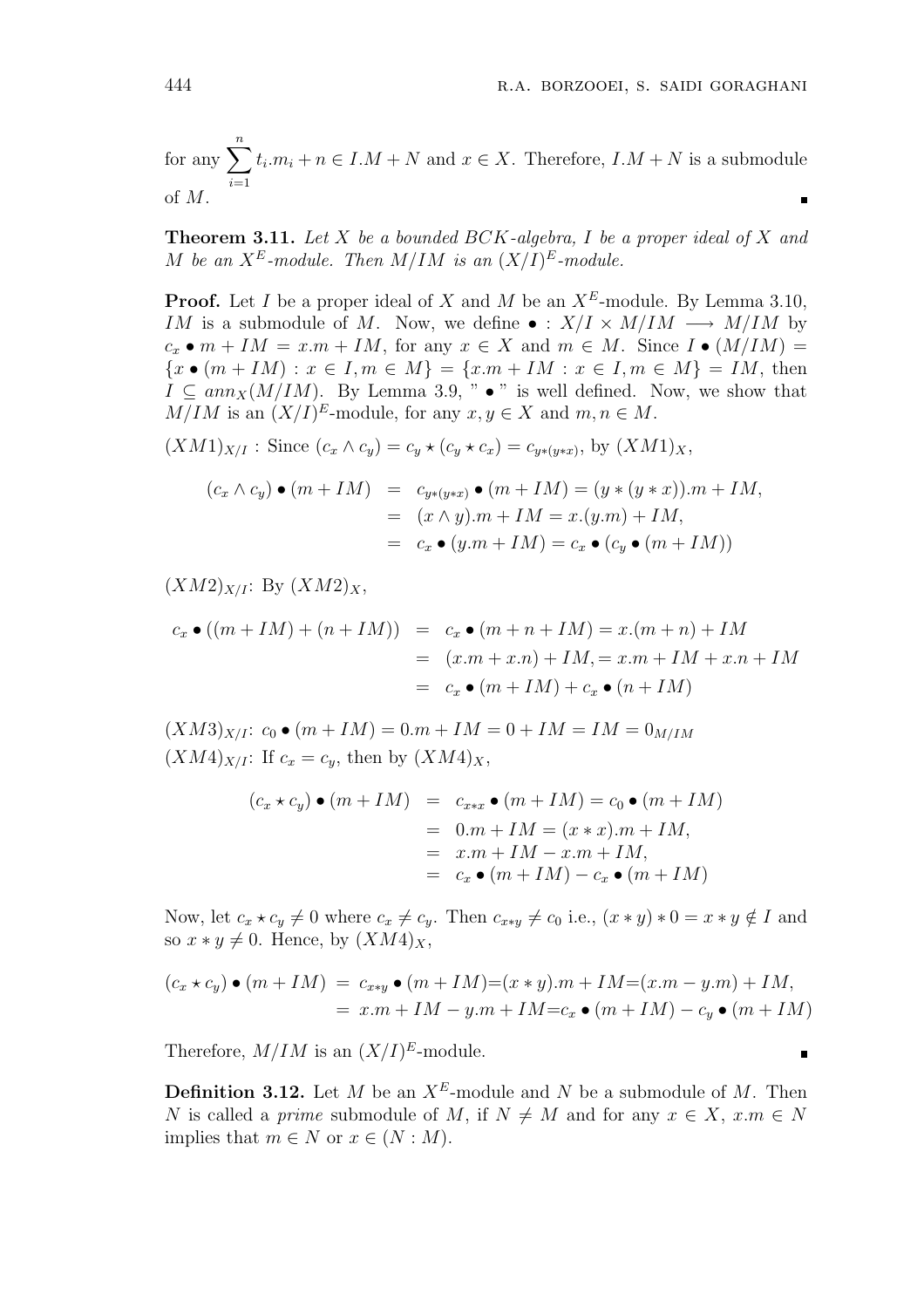Example 3.13. By considering the Example 3.10 (ii),  $2\mathbb{Z}$  is a prime submodule of Z. It is clear that  $2\mathbb{Z}$  is a subgroup of Z. Now, let  $x.n \in 2\mathbb{Z}$ . If  $x \neq 0, x.n = n$ , then  $n \in 2\mathbb{Z}$ . If  $x = 0$ , then  $x.n = 0.n = 0$  and so  $0 \in (2\mathbb{Z} : \mathbb{Z})$ . Hence,  $2\mathbb{Z}$  is a prime submodule of Z.

**Theorem 3.14.** Let X be a commutative BCK-algebra, M be an  $X^E$ -module and  $N \neq M$  be a submodule of M. Then N is a prime submodule of M if and only if for any ideal I in X and for any submodule D of M, ID  $\subseteq$  N implies that  $I \subseteq (N : M)$  or  $D \subseteq N$ .

**Proof.** ( $\Rightarrow$ ) Let N be a prime submodule of M, I be an ideal in X and D be a submodule of M such that  $ID \subseteq N$ . We show that  $I \subseteq (N : M)$  or  $D \subseteq N$ . Let  $I \nsubseteq (N : M)$  and  $D \nsubseteq N$ . Then there exist  $x \in X$  and  $d \in D$  such that  $x.M \nsubseteq N$ and  $d \notin N$ . On the other hand,  $ID \subseteq N$  implies that  $x.d \in N$ . Since N is a prime submodule of M,  $x.M \subseteq N$ , which is a contradiction.

(←) Let  $x \in X$  and  $m \in M$  such that  $x.m \in N$  and  $m \notin N$ . Let  $I = (x] =$  $\{y \in X : y * x = 0\}$  and  $D = \langle m \rangle = \{y'.m : y' \in X\}$ . For any  $y \in I$ , we have

$$
y.m = (y * 0).m = y * (y * x).m = (x \wedge y).m = (y \wedge x).m = y.(x.m) \in N
$$

So  $ID = \{y.(y'm) : y, y' \in X\} = \{y'.(y.m) : y, y' \in X\} \subseteq N$  and so  $I \subseteq (N : M)$ or  $D \subseteq N$ . Since  $m \notin N$ ,  $I \subseteq (N : M)$  and this implies that  $x.M \subseteq N$ . Therefore, N is a prime submodule of M.

**Proposition 3.15.** Let  $M$  be an  $X^E$ -module and  $N$  be a submodule of  $M$ . Then P is a prime submodule of M if and only if  $\frac{P}{P}$ N is a prime submodule of  $\frac{M}{N}$ N , where  $N \subseteq P$ .

Proof. By Lemma 3.3, the proof is easy.

**Definition 3.16.** Let M be an  $X^E$ -module. M is called torsion free if  $x.m = 0$ implies that  $m = 0$  or  $x = 0$ , for any  $x \in X$  and  $m \in M$ .

**Example 3.17.** (i) In Example 3.10(ii),  $\mathbb{Z}$  is a torsion free.

(ii) In Example 3.10(iv), M is not a torsion free. Because,  $a.a = 0$  but  $a \neq 0$ .

**Theorem 3.18.** Let X be bounded, M be a unitary  $X^E$ -module and K be a submodule of M. Then K is a prime submodule of M if and only if  $P = (K : M)$ is a prime ideal of X and  $\frac{M}{V}$ K  $\int$  is a torsion free  $\int$  $\boldsymbol{X}$ P  $\int_{0}^{E}$ -module, where  $\int_{0}^{E}$  $\boldsymbol{X}$ P  $\left(\frac{N}{N}, \frac{M}{P}\right)$ is a quotient BCK-algebra.

**Proof.** ( $\Rightarrow$ ) Let K be a prime submodule of M. By Theorem 3.7,  $P = (K : M)$ is an ideal of X. If  $X = (K : M)$ , then  $1 \in P$  and so  $M = K$ , which is a contradiction. Now, let  $x \wedge y \in P$ , for any  $x, y \in X$ . Then for any  $m \in M$ ,  $(x \wedge y)$ .  $m \in K$  and so by  $(XM1)$ ,  $x.(y.m) \in K$ . Since K is a prime submodule of M, we have  $y.m \in K$  or  $x \in (K : M)$ . It means that  $y \in (K : M)$  or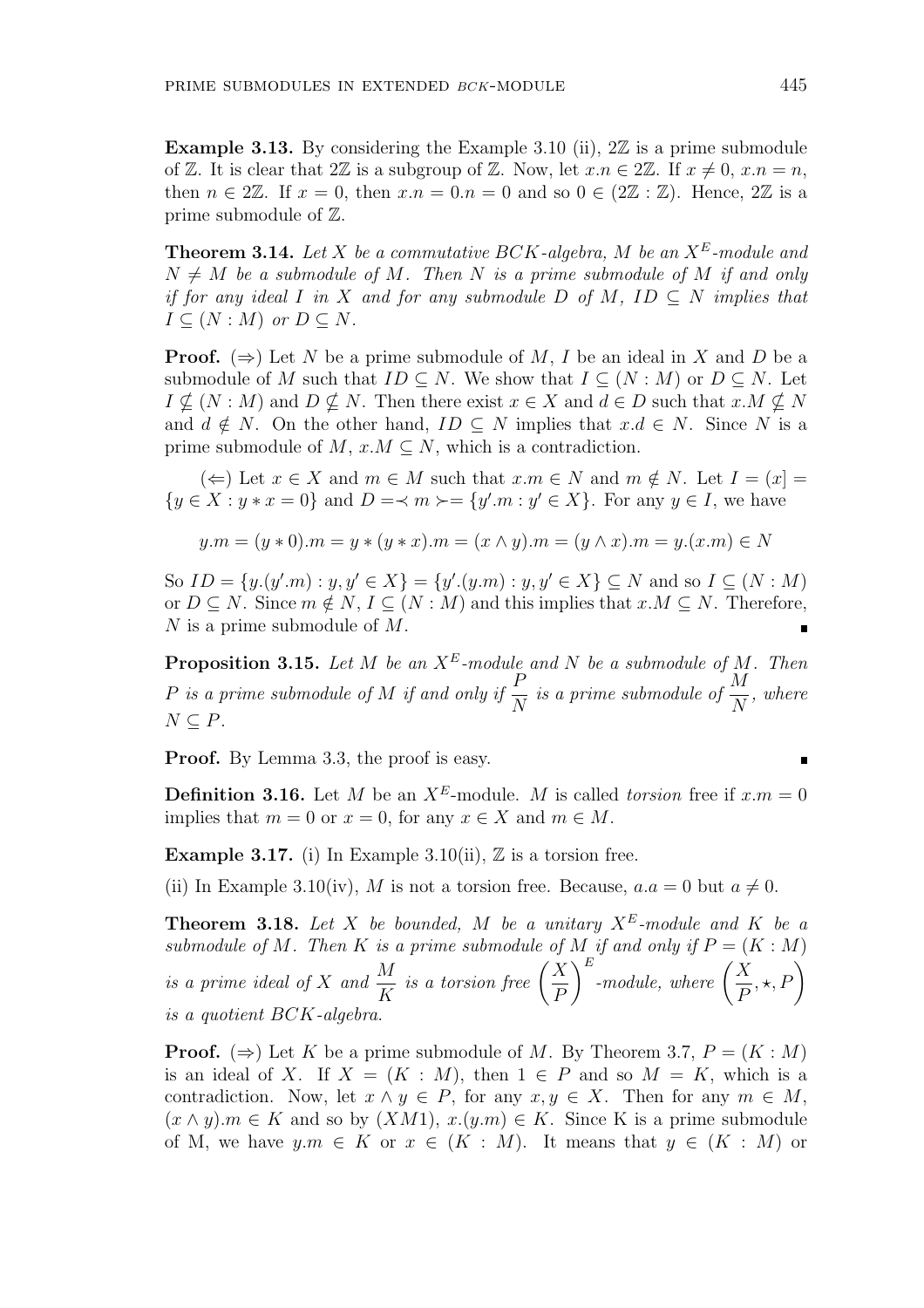$x \in (K : M)$ . Hence,  $(K : M)$  is a prime ideal. Now, we show that  $\frac{M}{K}$ K is a  $\frac{1}{100}$  torsion free  $\left($  $\boldsymbol{X}$ P  $E$ -module. Let the operation • :  $\boldsymbol{X}$ P × M K −→ M K is defined by  $c_x \bullet (m+K) = x.m + K$ , for any  $x \in X$ ,  $m \in M$ . Similar to the proof of Theorem 3.9, • is well defined. Finally, for any  $c_x \in$  $\boldsymbol{X}$ P and  $m+K \in$ M K , we will show that,  $c_x \bullet (m+K) = K$  implies that  $c_x = c_0$  or  $m+K = K$ . Let  $c_x \bullet (m+K) = K$ , for any  $x \in X$  and  $m \in M$ . Then  $x.m + K = K$  and so  $x.m \in K$ . Since K is a prime submodule of M,  $m \in K$  or  $x \in (K : M)$ . If  $m \in K$ , then  $m + K = K$ . Now, if  $x \in (K : M) = P$ , then  $c_x = c_0 = P$  (because  $x * 0 = x \in P$  and  $0 * x = 0 \in P$ ). Therefore,  $\frac{M}{K}$ K is a torsion free.

 $(\Leftarrow)$  Let P be a prime ideal in X and  $\frac{M}{N}$ K is a torsion free  $\Big($  $\boldsymbol{X}$ P  $E$ -module. First we show that  $K \subsetneq M$ . Since, if  $K = M$ ,  $P = (K : M) = (M : M) = X$ , which is a contradiction. Now, let  $x.m \in K$ , for any  $x \in X$ ,  $m \in M$ . Hence  $x.m + K = K$  and so  $c_x \bullet (m + K) = K$ . Since  $\frac{M}{K}$  is torsion free,  $c_x = c_0 = F$ or  $m + K = K$ . This means that  $x \in P$  or  $m \in K$ . Therefore, K is a prime submodule of M.

**Theorem 3.19.** Let  $X$  be a bounded commutative  $BCK$ -algebra,  $M$  be a unitary  $X^E$ -module, N be a submodule of M and P be a prime ideal of X. Then  $K(N, P) = \{m \in M : c.m \in P.M + N, \exists c \in X - P\}$  is a submodule of M and  $P.M + N \subseteq K(N, P).$ 

**Proof.** First, we show that  $K(N, P)$  is a subgroup of M. Let  $m, n \in K(N, P)$ . Then there exists  $c, c' \in X - P$  such that  $c.m, c'.n \in P.M + N$ . Let  $t = c \wedge c'$ . Then

$$
t.(m - n) = (c \wedge c').(m - n),
$$
  
\n
$$
= c.(c'.(m - n)) \text{ by } (XM1),
$$
  
\n
$$
= c.(c'.m - c'.n), \text{ by } (XM2),
$$
  
\n
$$
= c.(c'.m) - c.(c'.n) \text{ by } (XM2),
$$
  
\n
$$
= (c \wedge c').m - c.(c'.n), \text{ by } (XM1),
$$
  
\n
$$
= (c' \wedge c).m - c.(c'.n),
$$
  
\n
$$
= c'.(c.m) - c.(c'.n) \in P.M + N, \text{ by Lemma 3.10.}
$$

and so  $m - n \in K(N, P)$ , which means that  $K(N, P)$  is a subgroup. Now, let  $x \in X$  and  $m \in K(N, P)$ . Since  $m \in K(N, P)$ , there exists  $c \in X - P$  such that  $c.m \in P.M + N$ . Now, by Lemma 3.10,

$$
c.(x.m) = (c \wedge x).m = (x \wedge c).m = x.(c.m) \in P.M + N
$$

Hence,  $x.m \in K(N, P)$  and so  $K(N, P)$  is a submodule of M. Finally, for any  $m \in P.M + N$ , if we let  $c = 1$  then  $c.m = 1.m = m \in P.M + N$ , then  $m \in K(N, P)$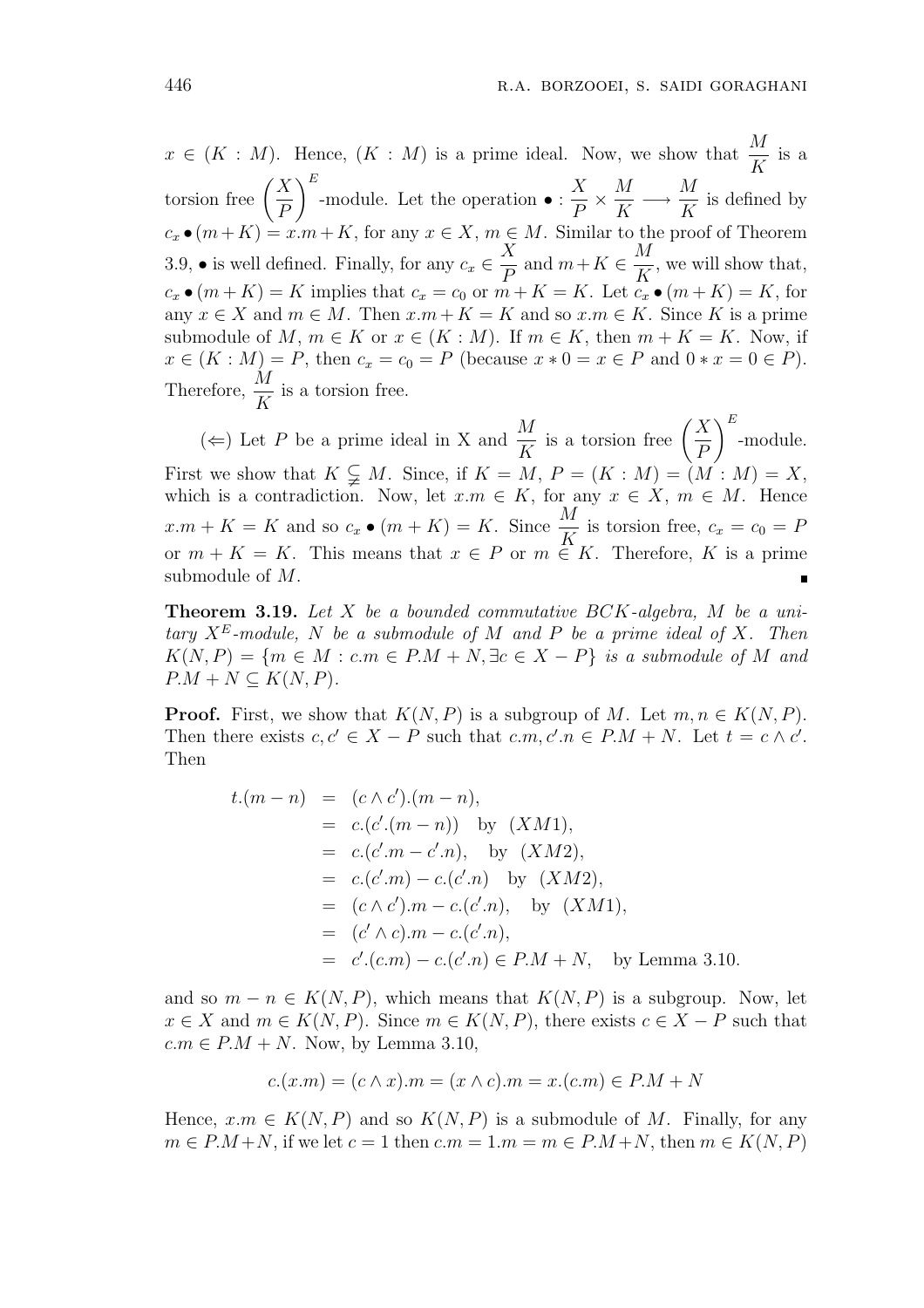(note that  $1 \in X - P$ , otherwise for any  $x \in X$ ,  $x * 1 = 0 \in P$  and  $1 \in P$  results in  $x \in P$  i.e.,  $X = P$ , which is impossible). Therefore,  $P.M + N \subseteq K(N, P)$ .

**Theorem 3.20.** Let  $X$  be a bounded commutative  $BCK$ -algebra,  $M$  be a unitary  $X^E$ -module, N be a submodule of M and P be a prime ideal of X. Then  $K(N, P) = M$  or  $K(N, P)$  is a prime submodule of M such that

$$
P = (K(N, P) : M).
$$

**Proof.** Let  $K(N, P) \neq M$ . We will show that  $K(N, P)$  is a prime submodule of M and  $P = (K(N, P) : M)$ . By Theorem 3.19,  $K(N, P)$  is a submodule of M. Let  $x.m \in K(N, P)$ , for any  $x \in X$ ,  $m \in M$ . Then there exists  $c \in X - P$  such that  $c.(x.m) \in P.M + N$ . We will show that  $m \in K(N, P)$  or  $x \in (K(N, P) : M)$ . If  $x \in P$ , then  $x.M \subseteq P.M + N \subseteq K(N, P)$  and so  $x.M \subseteq K(N, P)$ . Hence  $x \in (K(N, P) : M)$ . If  $x \notin P$ , then  $x \in X - P$ . Since P is a prime ideal of X,  $c \land x \in X - P$ . because, if  $c \land x \in P$ , then  $c \in P$  or  $x \in P$ , which is a contradiction. On the other hand,  $c.(x.m) \in P.M + N$  and so  $(c \wedge x).m \in P.M + N$ . Hence,  $m \in K(N, P)$ . Therefore,  $K(N, P)$  is a prime submodule of M. Now, we will prove that  $P = (K(N, P) : M)$ . Let  $p \in P$ . Then for any  $m \in M$ ,  $p.m \in P.M+N$ . Let  $c = 1$ . Then  $c(p,m) \in P.M + N$  and so  $p.m \in K(N, P)$ , which implies that  $P.M \subseteq K(N, P)$ . Hence,  $P \subseteq (K(N, P) : M)$ . Now, let  $q \in (K(N, P) : M)$  such that  $q \notin P$ . Since  $q.M \subseteq K(N, P)$ ,  $q.m \in K(N, P)$ , for any  $m \in M$ . Hence there exists  $c \in X - P$  such that  $c(q,t) \in P.M + N$  and so  $(c \wedge q).t \in P.M + N$ . Now, since P is prime,  $c \wedge q \notin P$  i.e.,  $c \wedge q \in X - P$  and so  $t \in K(N, P)$ . Hence,  $M = K(N, P)$ , which is a contradiction. Then  $q \in P$  and so  $(K(N, P) : M) \subseteq P$ . Therefore,  $P = (K(N, P) : M)$ .

**Definition 3.21.** Let M be an  $X^E$ -module and N be a submodule of M. The intersection of all prime submodules of  $M$ , including  $N$ , is called *radical* of  $N$  and it is shown by  $rad_M(N)$ . If there exists no prime submodule of M consisting of N, then we let  $rad_M(N) = M$ .

**Theorem 3.22.** Let  $X$  be a bounded commutative  $BCK$ -algebra and  $M$  be an  $X^E$ -module. Then for any submodule N of M,

$$
rad_M(N) = \bigcap \{ K(N, P) : P \text{ is a prime ideal of } X \}.
$$

**Proof.** Let  $T =$  $\overline{a}$  $\{K(N, P) : P \text{ is a prime ideal of } X\}$  and  $m \in T$ . Let L be a prime submodule of M including of N. Hence, by Theorem 3.7,  $Q = (L : M)$  is a prime ideal of X. Since for any prime ideal P of X,  $m \in K(N, P)$ ,  $m \in K(N, Q)$ and so there exists  $c \in X - Q$  such that  $c.m \in Q.M + N = (L : M).M +$  $N \subseteq L + L \subseteq L$ . Since L is a prime submodule of M and  $c \notin Q = (L : M)$ ,  $m \in L$ . Hence  $T \subseteq rad_M(N)$ . Now, let  $m \in rad_M(N)$ . Hence,  $m \in L$ , where L is any prime submodule of M consisting of N and P be a prime ideal of X. If  $K(N, P) = M$ , then the proof is complete. Let  $K(N, P) \neq M$ . By Theorem 3.20,  $K(N, P)$  is a prime submodule of M and  $P = (K(N, P) : M)$ . Now, we show that  $N \subseteq K(N, P)$ . By Theorem 3.19, we have  $P.M + N \subseteq K(N, P)$  and so  $N \subseteq K(N, P)$ . Since  $m \in rad_M(N)$ , then  $m \in K(N, P)$ . Hence  $m \in T$  and so  $rad_M(N) \subseteq T$ . Therefore,  $rad_M(N) = T$ .